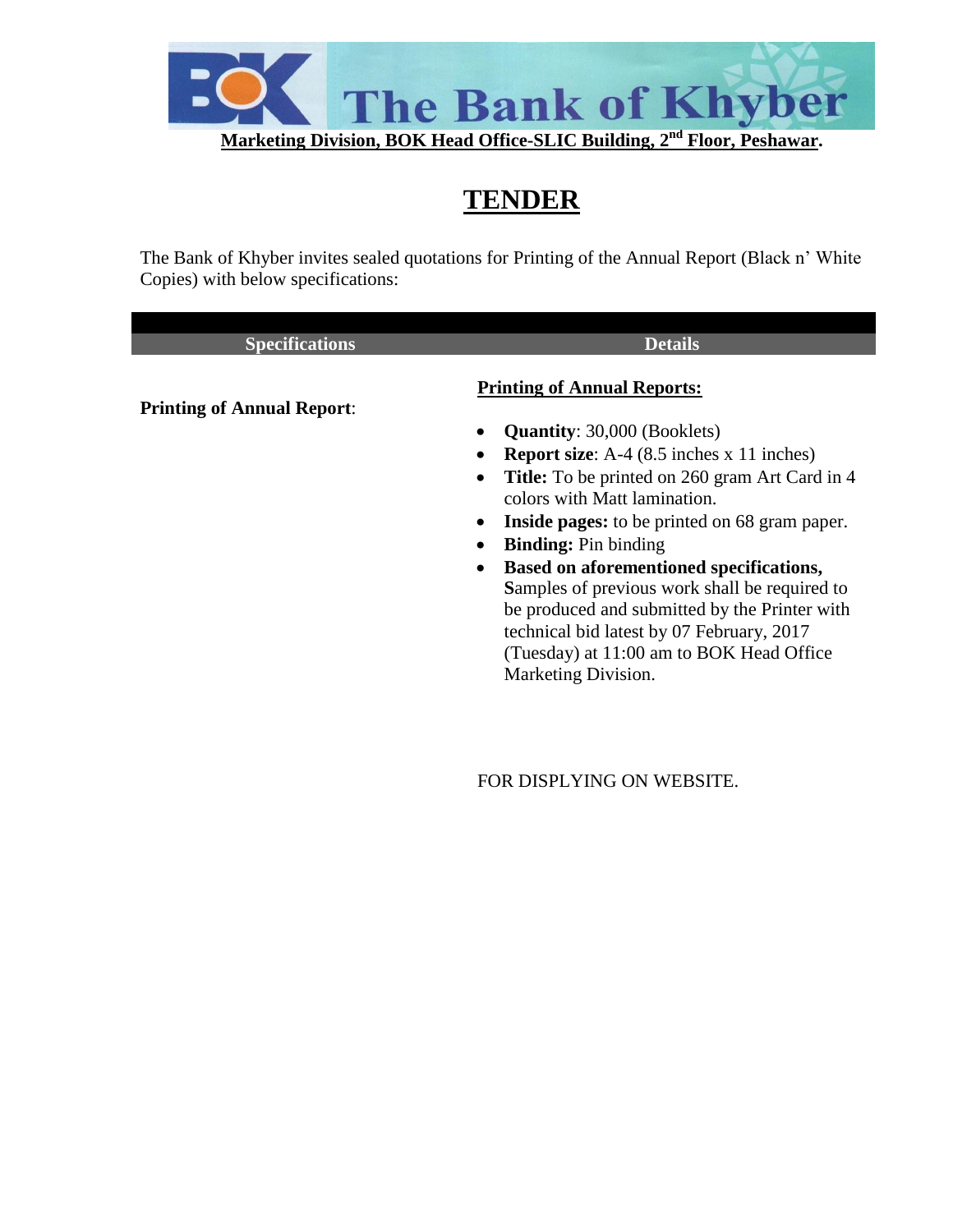## **Terms & Conditions for Printing of Annual Report**

- 1. The Bank of Khyber invites bids from authorized dealers/ TRI/ Printers registered with Tax department, having GST/NTN registration for the printing of BOK Annual Reports (Black n' White) for the Year 2016.
- 2. Interested bidders must furnish their Financial and Technical bids in two separate sealed envelopes, each clearly marked as 'Technical' and 'Financial' bid.
- 3. Technical bids in sealed envelopes must be accompanied by a Demand Draft of Rs.1,000/- in the name of The Bank of Khyber (as processing fee, Non Refundable).
- 4. All bids (Technical and Financial) must be delivered to the BOK Head Office, Marketing Division latest by 07-02-2017 at 11:00 am.
- 5. Company seal/stamp must be affixed on Technical specification and financial proposals.
- 6. Technical bids will be opened on same day dated 07-02-2017 Tuesday at 12:00 pm at BOK Head Office Training Hall.
- 7. Any bids submitted after due date and time will not be entertained.
- 8. The Technical Proposal should contain all the bid items (Specification of bid) without quoting the price. Samples of previous work should also be enclosed with the technical bid.
- 9. If the Technical Specification does not meet BOK requirement, then financial proposal shall not be opened.
- 10. Time and date for opening of Financial Bids shall be communicated in writing to the technically qualified bidders.
- 11. The quoted price shall be valid till the completion / printing of the reports and shall include all Taxes applicable, such as GST, Income Tax, etc
- 12. Payment will be made through cross Payment Order on successful completion of the task.
- 13. The Bank of Khyber reserves the right to accept or reject any or all the bids as per Khyber Pukhtunkhwa Pubic Procurement Regulatory Authority (KPPRA) rules.
- 14. Any information about the bid may be obtained from the BOK Marketing Division during office hours i.e. from 09:00 am to 05:30 pm (Monday to Friday) at Phone No. 091-5270321.
- 15. The Bank of Khyber will not be responsible for any costs or expenses incurred by bidders in connection with the preparation or delivery of bids.
- 16. Delivery of all items must be made within (2) weeks of issuance of purchase order or earlier as per requirement.
- 17. Preference will be given to those companies who have a past experience in such printing.

#### **Address:-**

#### **Head Marketing Division, Head office**

The Bank of Khyber 2<sup>nd</sup> Floor, State Life Building Peshawar Cantt. Phone: 091-5270321 UAN: 091-111-95-95-95 Fax.: 091-5272178

### FOR DISPLAYING AT WEBSITE